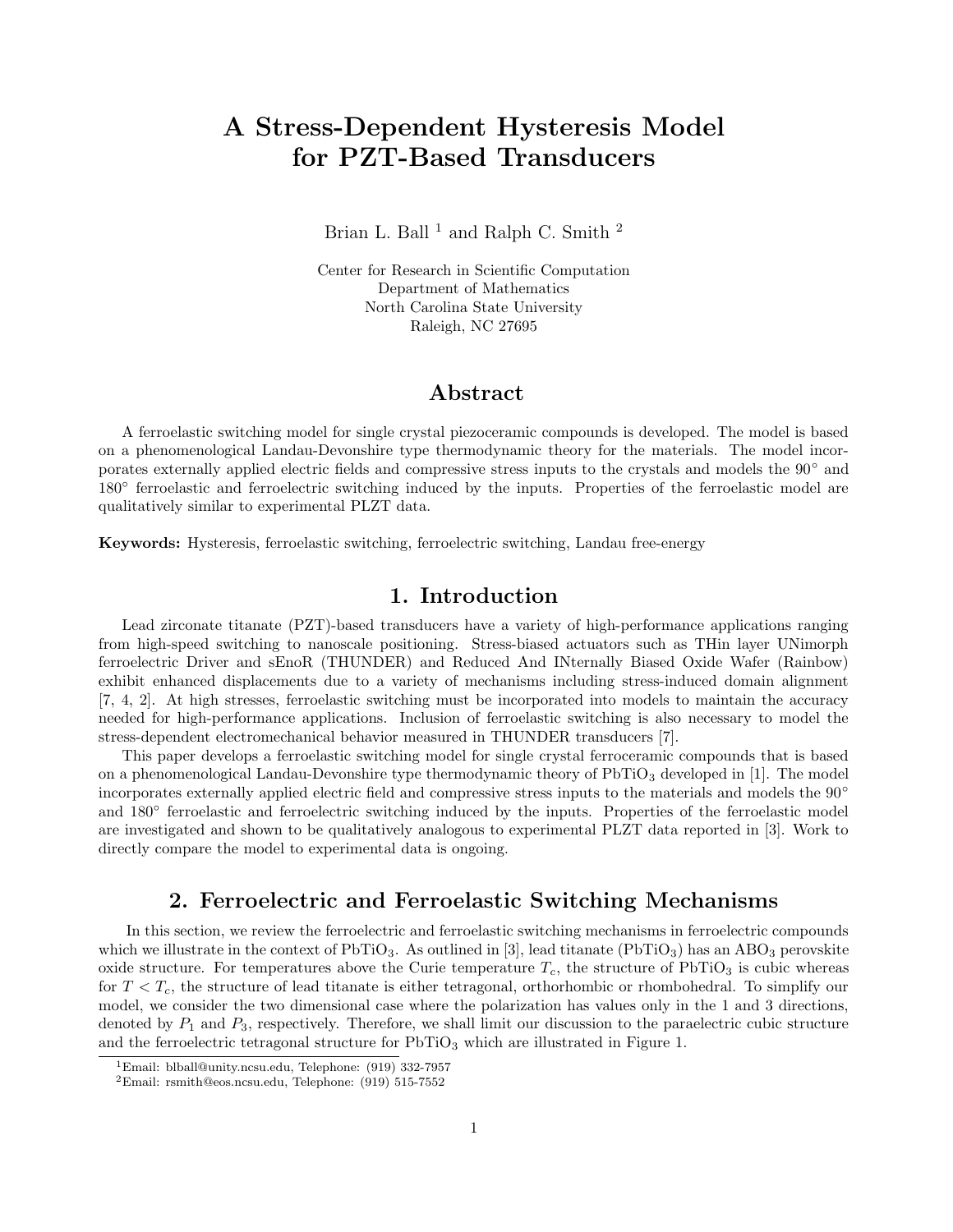

Figure 1. (a) High temperature paraelectric cubic form of lead titanate, and (b) low temperature ferroelectric tetragonal form of lead titanate.

Ferroelectric switching is induced by the application of an electric field that is larger in magnitude than the coercive field  $E_c$ . This causes the central Ti<sup>+4</sup> ion to relocate to a new equilibrium position, resulting in a 180<sup>°</sup> change in polarization that is parallel to the applied field as depicted in Figure  $2(a)$ . Ferroelastic switching is caused by the application of a stress that is larger in magnitude than the coercive stress  $\sigma_c$ . The resulting equilibrium position of the Ti<sup>+4</sup> ion results in a 90<sup>°</sup> change in polarization that is perpendicular to the applied stress as illustrated in Figure 2(b). The ferroelectric and ferroelastic switching mechanisms cause a hysteretic relationship between input fields E and  $\sigma$  and output polarization P and strains  $\varepsilon$ . Details regarding a typical ferroelectric and ferroelastic response of soft piezoelectric ceramics can be found in [3].

Figures 3(a) and 3(b) illustrate the relationship between an externally applied field and the polarization and strains induced in a soft PZT. At point A, the electric field is sufficiently strong so that all the dipoles form one domain that is aligned in the direction of the applied field. As the field is decreased in magnitude it approaches the coercive field. In the region around point B, 180◦ switching occurs. This often includes 90◦ switching as indicated by the presence of a negative strain at point B as depicted in Figure 3(b). At point C, all the domains have switched and the dipoles form one domain that is aligned in the direction of the electric field. At point C, the polarization is opposite to that at point A whereas the strains have the same value. As the field is again reduced in magnitude, 90° switching occurs at point D and rapidly continues back to point A where the full 180° switch has occurred and the dipoles are again aligned with the applied electric field.

Figures 3(c) and 3(d) illustrate the relationship between an externally applied stress and the polarization and strains induced in the soft PLZT. At point A, the dipoles are aligned in the positive 3 direction and the material acts as one domain. As the compressive stress is increased in magnitude, it approaches the coercive stress. In the region around point B, 90° switching occurs and the dipoles begin to align perpendicular to the direction of the applied stress. This is indicated by the presence of a negative strain at point B in Figure 3(d). As the stress is reduced in magnitude, the material stays poled perpendicular to the applied stress.



Figure 2. (a) 180° switch induced by an applied electric field, and (b) 90° switch induced by an applied stress.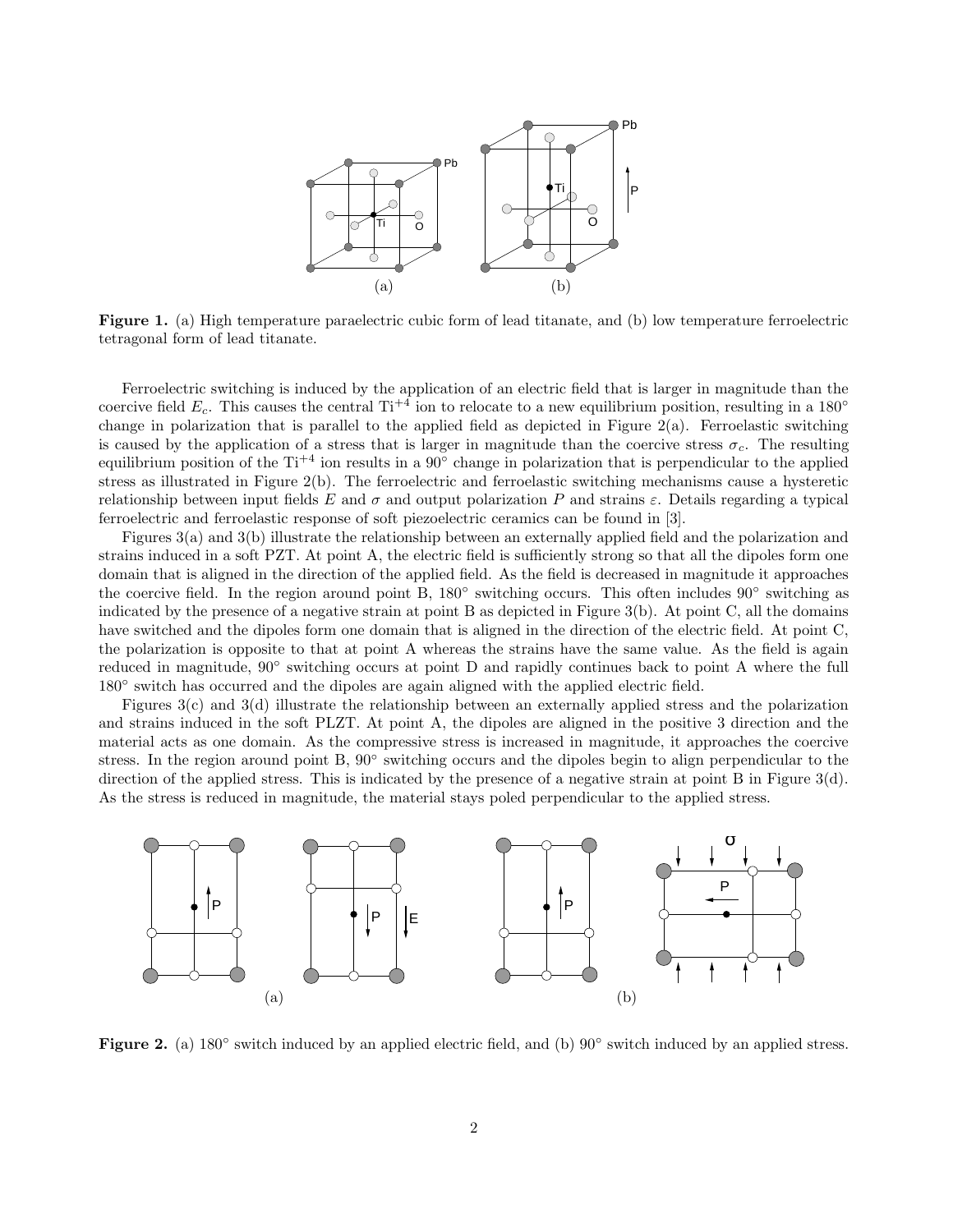

Figure 3. (a) Hysteretic field-polarization relation for bulk PLZT, (b) field-strain behavior of PLZT, (c) stress-polarization relation for PLZT, and (d) stress-strain behavior of PLZT.

### 3. Ferroelectric Switching Model

We summarize here a ferroelectric switching model which characterizes the hysteretic field-polarization and field-strain relations depicted in Figures 3(a) and 3(b). As detailed in [8], macroscopic models for the hysteretic electric field-polarization relation in piezoceramics are typically based on phenomenological principles, thermodynamic tenets, or energy formulations employed in concert with homogenization techniques. Preisach theory has the advantage of providing a mathematical model quantifying hysteresis when the underlying physics is poorly understood. However, the resulting models tend to have a large number of nonphysical parameters which is undesirable for parameter identification. Also, the original Preisach theory does not accommodate reversible effects or variable operating temperatures, and the inclusion of such effects significantly diminishes the efficiency of extended models.

The macroscopic ferroelectric polarization model summarized here was developed in [8] through a combination of free energy principles at the lattice level and stochastic homogenization techniques to incorporate material nonhomogeneaties and variable effective fields. As detailed in [8], the resulting macroscopic model guarantees closure of biased minor loops in quasistatic operating regimes and incorporates reversible effects. The model is sufficiently low-order to facilitate real-time control implementation as illustrated for an analogous magnetic model in [6]. Boltzmann principles are used to construct the Helmholtz energy through an internal energy balance of positive and negative dipole configurations and entropy effects. A Gibbs relation  $G$  quantifying the change in the energy landscape due to an applied field is provided by the inclusion of the electrostatic work term and in the limit of low thermal activation, the necessary condition  $\frac{\partial G}{\partial P} = 0$  gives the local polarization.

#### 3.1 Local Average Polarization

For fixed temperatures, we employ the theory of [8] in which it is illustrated that a reasonable expression for the Helmholtz energy is the piecewise quadradic relation

$$
\psi(P) = \begin{cases} \frac{1}{2}\eta (P + P_R)^2 & , P \le -P_I \\ \frac{1}{2}\eta (P - P_R)^2 & , P \ge P_I \\ \frac{1}{2}\eta (P_I - P_R) \left(\frac{P^2}{P_I} - P_R\right) & , |P| < P_I \end{cases} \tag{1}
$$

where  $P_I$  and  $P_R$  denote the positive inflection point and polarization at which the minimum occurs. The resulting Gibbs free energy is derived by combining the potential energy of a dipole in the field with the Helmholtz free energy throughout the lattice to yield

$$
G = \psi - EP. \tag{2}
$$

It is illustrated in  $[8]$  that under the assumption of low thermal activation, the local average polarization  $P$ , at fixed temperature, can be derived from the necessary condition that  $\frac{\partial G}{\partial P} = 0$ . For computational efficiency,  $\overline{P}$  is formulated as

$$
\bar{P} = \frac{E}{\eta} + P_R \Delta \tag{3}
$$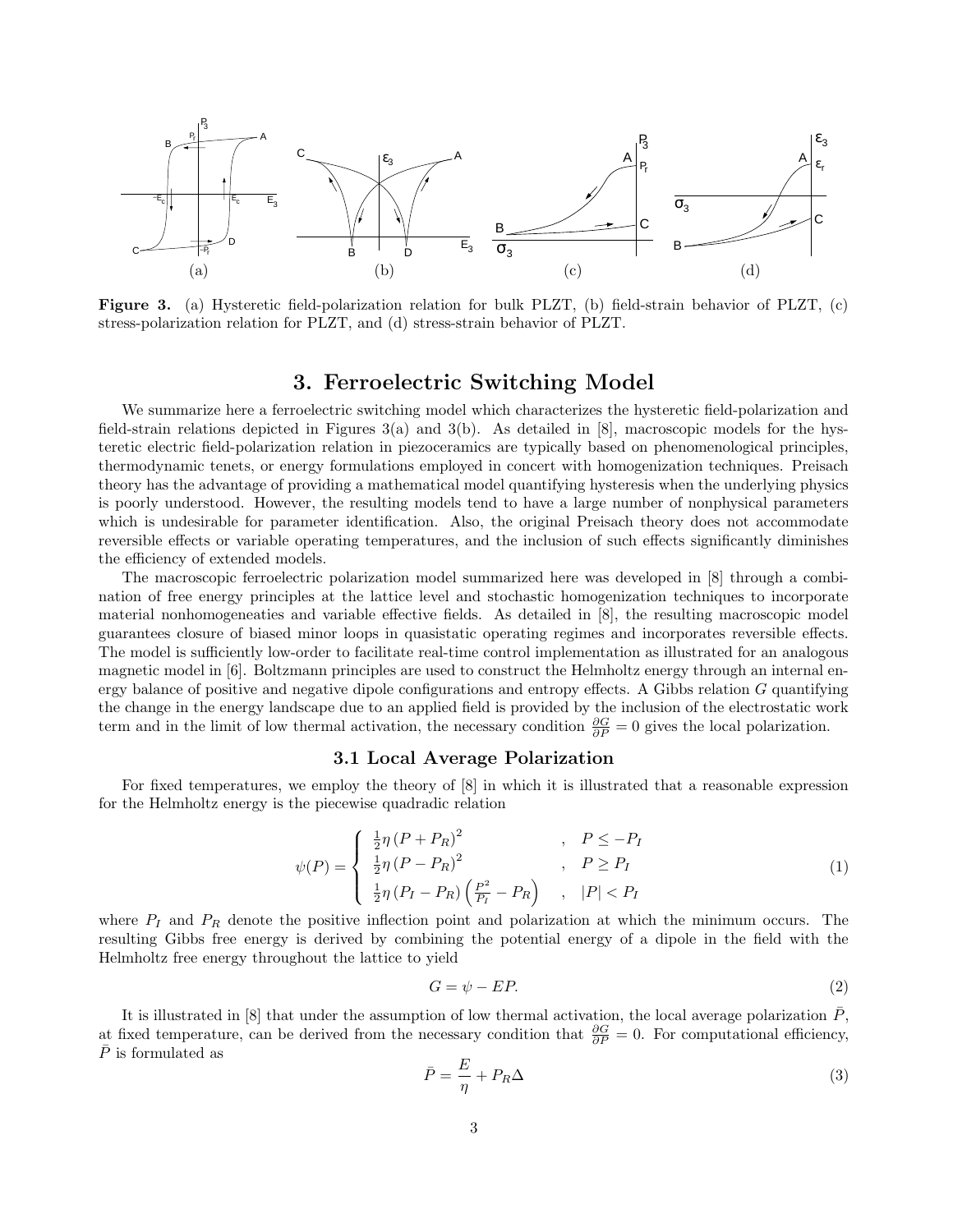where  $\Delta = 1$  if evaluating on the upper branch of the hysteresis kernel and  $\Delta = -1$  if evaluating on the lower branch. Details regarding numerical algorithms for constructing ∆ as well as the development of a relation for  $\overline{P}$  which incorporates frequency and thermal effects are provided in [8].

#### 3.2 Macroscopic Polarization Model

Nonuniformities in the lattice structure of PZT produce a distribution of Helmholtz and Gibbs energy profiles which can be manifested as variations in the local coercive field and local remanent polarization and can produce differing saturation behavior after dipole switching. Other variations can be produced by stress nonhomogeneities, nonuniform lattice orientations across grain boundaries, and crystalline anisotropies.

To incorporate lattice variability, we consider the coercive field  $E<sub>c</sub>$  to be a manifestation of an underlying distribution  $\nu_1(E_c)$  rather than fixed values which is typically assumed for single crystals having a uniform lattice structure. To create a macroscopic model for the polarization, we also consider the variation of effective fields in the material. As detailed in [8], an applied field in a ferroelectric material is augmented by fields generated by neighboring dipoles which produce nonhomogeneous effective fields in the material. This, along with various other processes, produces variations in the applied field that can significantly alter the resulting polarization. To incorporate these variations, we consider the effective field to be distributed about the applied field by a density  $\nu_2(E_e)$ .

The introduction of variations in the effective field produces domain switching in advance of the remanence point in accordance with observations from experimental data. The complete macroscopic polarization model, as derived in [8], for nonhomogeneous, polycrystalline materials with variable effective fields is given by

$$
[P(E)] = \int_0^\infty \int_{-\infty}^\infty \left[ \bar{P}(E + \varepsilon; E_c) \right] \nu_1(E_c) \nu_2(E_e) dE_e dE_c \tag{4}
$$

where  $\overline{P}$  is defined by (3). Note that (4) does not incorporate ferroelastic coupling so this formulation of the polarization model should be restricted to low stress regimes. As shown in [4, 8], the ferroelectric model accurately and efficiently models the field-polarization behavior depicted in Figure 3(a). However, the model does not describe the stress dependent processes including those illustrated in Figures 3(c) and 3(d).

# 4. Ferroelastic Switching Model

Here we introduce a ferroelastic switching model which quantifies the hysteretic stress-polarization and stressstrain relationships depicted in Figures 3(c) and 3(d) and also characterizes the hysteretic field-polarization and field-strain relationships depicted in Figures 3(a) and 3(b). The ferroelastic model is essentially a extension of the ferroelectric model described in the previous section and is based on a phenomenological Landau-Devonshire energy relation as employed in [1].

To model the internal free-energy of a lead titanate crystal, we use a 2D Landau-Devonshire free-energy for materials exhibiting second-order phase transitions. We consider electric field and stress inputs  $(E, \vec{\sigma})$  and polarization and strain outputs  $(\vec{P}, \vec{\varepsilon})$  to have components in the 1 and 3 directions. The Landau-Devonshire free-energy density is taken to be

$$
\psi_P(\vec{P}) = \alpha_1 P_1^2 + \alpha_3 P_3^2 + \alpha_{11} P_1^4 + \alpha_{33} P_3^4 + \alpha_{31} P_3^2 P_1^2 \tag{5}
$$

and is a function of the two allowed polarization values  $P_1$  and  $P_3$ . The coefficients are chosen so that  $\alpha_{ij} > 0$ and  $\alpha_i < 0$  below the Curie temperature and can be related to physical properties of the PbTiO<sub>3</sub> crystal such as the remanence polarization  $P_R$  and coercive field  $E_c$  by equations (17) and (18). The electromechanical coupling energy density is given by

$$
\psi_{es}(\vec{P}, \vec{\varepsilon}) = -a_1 \varepsilon_1 P_1 - a_3 \varepsilon_3 P_3 - a_{13} \varepsilon_1 P_3 - a_{31} \varepsilon_3 P_1 - q_1 \varepsilon_1 P_1^2 - q_3 \varepsilon_3 P_3^2 - q_{13} \varepsilon_1 P_3^2 - q_{31} \varepsilon_3 P_1^2 \tag{6}
$$

where  $a_{ij}$  are the piezoelectric coupling coefficients and  $q_{ij}$  are the electrostrictive coupling coefficients. Ignoring shear effects, the elastic free-energy density is

$$
\psi_{el}(\vec{\varepsilon}) = \frac{1}{2} Y_1 \varepsilon_1^2 + \frac{1}{2} Y_3 \varepsilon_3^2 \tag{7}
$$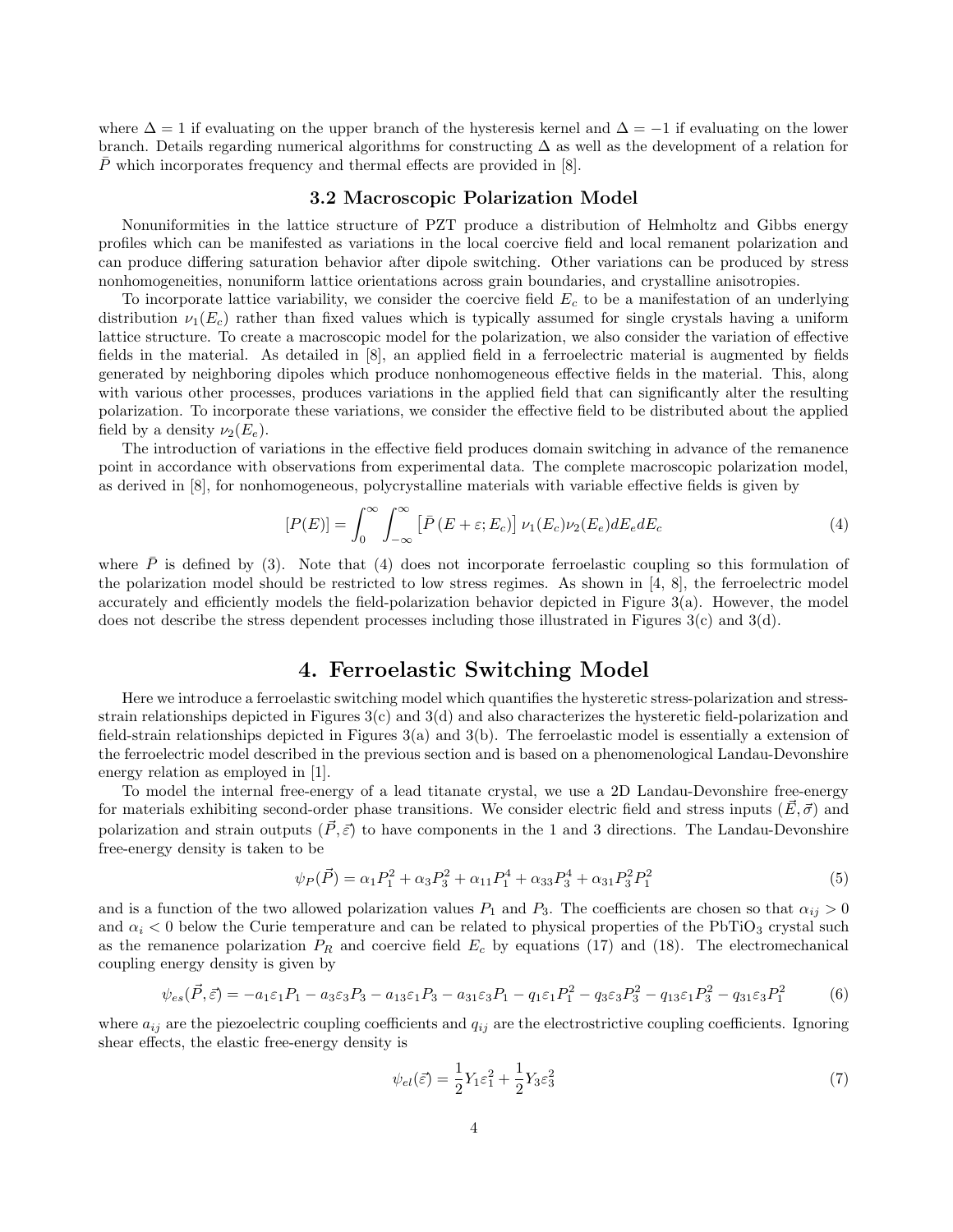

**Figure 4.** Gibbs free energy landscape with four local minimum for the 4 allowed polarizations:  $\pm P_1$ ,  $\pm P_3$ .

where  $Y_i$  are the elastic coefficients. The total free-energy density is then given by

$$
\psi(\vec{P}, \vec{\varepsilon}) = \psi_P(\vec{P}) + \psi_{es}(\vec{P}, \vec{\varepsilon}) + \psi_{el}(\vec{\varepsilon}). \tag{8}
$$

The work due to an externally applied electric field and an applied stress is incorporated by employing a Gibbs energy of the form

$$
G(\vec{E}, \vec{P}, \vec{\sigma}, \vec{\varepsilon}) = \psi(\vec{P}, \vec{\varepsilon}) - \vec{E} \cdot \vec{P} - \vec{\sigma} \cdot \vec{\varepsilon}.
$$
\n(9)

The necessary conditions for minimizing the Gibbs energy are  $\frac{\partial G}{\partial \epsilon_1} = 0$ ,  $\frac{\partial G}{\partial \epsilon_3} = 0$ ,  $\frac{\partial G}{\partial P_1} = 0$  and  $\frac{\partial G}{\partial P_3} = 0$ . These conditions specify how the internal polarization and strains change to minimize the internal energy when an external force is applied and thermal activation is negligable. The condition  $\frac{\partial G}{\partial \varepsilon_1} = 0$  implies that

$$
\varepsilon_1 = Y_1^{-1} \left( \sigma_1 + a_1 P_1 + a_{13} P_3 + q_1 P_1^2 + q_{13} P_3^2 \right) \tag{10}
$$

and  $\frac{\partial G}{\partial \varepsilon_3} = 0$  implies that

$$
\varepsilon_3 = Y_3^{-1} \left( \sigma_3 + a_3 P_3 + a_{31} P_1 + q_3 P_3^2 + q_{31} P_1^2 \right). \tag{11}
$$

These relations allow us to determine explicit expressions for the strains. In a manner analogous to that employed in [5] for a stress-free state, we substitute equations (10) and (11) into the Gibbs energy (9) to directly couple the stress and the polarization. This yields

$$
G(\vec{E}, \vec{P}, \vec{\sigma}) = \hat{\psi}(\vec{P}, \vec{\sigma}) - \vec{E} \cdot \vec{P}
$$
\n(12)

where

$$
\hat{\psi}(\vec{P}, \vec{\sigma}) = \gamma_1 P_1^4 + \gamma_2 P_3^4 + \gamma_3 P_3^2 P_1^2 + \gamma_4 P_1^3 + \gamma_5 P_3^3 + \gamma_6 P_1^2 P_3 + \gamma_7 P_1 P_3^2
$$
\n
$$
+ \gamma_8 P_1^2 + \gamma_9 P_3^2 + \gamma_{10} P_3 P_1 + \gamma_{11} P_1 + \gamma_{12} P_3 + \gamma_{13}.
$$
\n(13)

The Gibbs energy at zero stress and zero electric field is plotted in Figure 4. There are four local minimum each corresponding to the four allowed polarization states  $\pm P_1$  and  $\pm P_3$ . Given an input pair  $(\vec{E}, \vec{\sigma})$ , the polarization is then specified by the minimum

$$
\min_{P_1, P_3} G(\vec{E}, \vec{P}, \vec{\sigma}) = \min_{P_1, P_3} \hat{\psi}(\vec{P}, \vec{\sigma}) - \vec{E} \cdot \vec{P}.
$$
\n(14)

The ferroelastic model thus quantifies the  $(P_1, P_3)$  pair that minimizes the total energy of the system and the corresponding strain pair  $(\varepsilon_1, \varepsilon_3)$  are computed by equations (10) and (11).

As mentioned previously, several of the coefficients in the ferroelastic model are related to physical material properties, thus allowing a means of determining their values. The remenant polarization  $P_R$  and coercive field  $E_c$  are computed by considering a stress free Gibbs energy

$$
G(\vec{E}, \vec{P}) = \psi(\vec{P}) - \vec{E} \cdot \vec{P}.
$$
\n(15)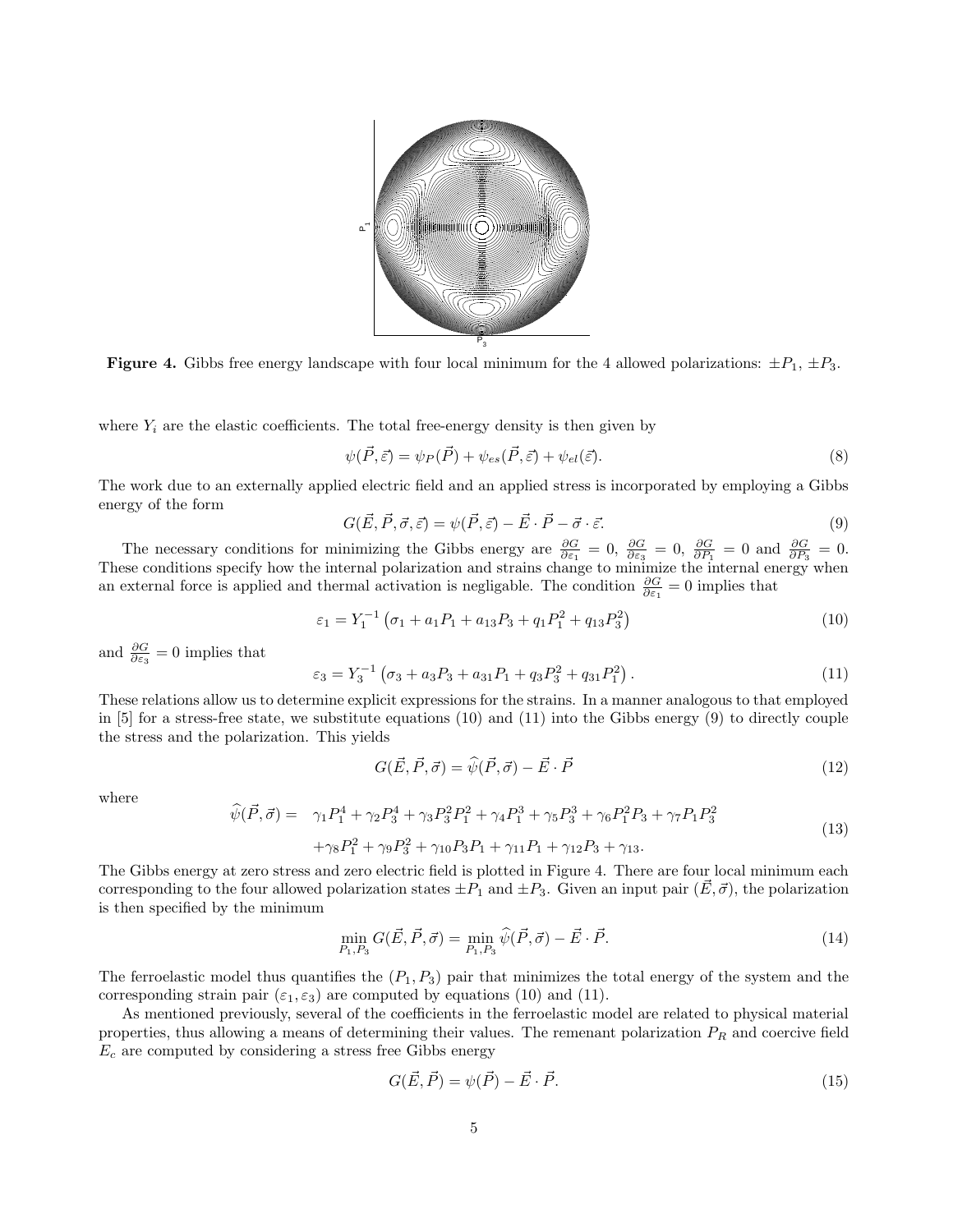Furthermore, the conditions  $P_1 = 0$  and  $\frac{\partial G}{\partial P_3} = 0$  imply that

$$
4\alpha_{33}P_3^3 + 2\alpha_3 P_3 - E_3 = 0. \tag{16}
$$

As outlined in [9], equation (16) has three real roots, of which at least two are equal if the discriminant is 0. The coercive field value for which this property is satisfied is

$$
E_c = \sqrt{\frac{-4^3 \alpha_3^3}{6^3 \alpha_{33}}}.
$$
\n(17)

When  $E_3 = 0$ , the remenant polarization determined from solving (16) is given by

$$
P_R = \sqrt{\frac{-\alpha_3}{2\alpha_{33}}}.\tag{18}
$$

Equations (17) and (18) provide a system of two equations and two unknowns sufficient to solve for  $\alpha_3$  and  $\alpha_{33}$  if  $E_c$  and  $P_R$  are known. A similar processes may be applied to find  $\alpha_1$  and  $\alpha_{11}$  if the energy landscape is known to be nonsymmetric.

### 5. Model Results

To numerically illustrate the properties of the ferroelastic model, an applied electric field  $E_3$  and an applied compressive stress  $\sigma_3$  are applied in the 3-direction. The resulting polarization  $P_3$  and the strain  $\varepsilon_3$  are computed and plotted in Figures 5-7. Figure 5 illustrates the  $E_3$ - $F_3$  and  $E_3$ - $\varepsilon_3$  behavior with no compressive stress. The  $E_3$ - $P_3$  and  $E_3$ - $\varepsilon_3$  behavior with a constant applied stress of -20 MPa is depicted in Figure 6. Figure 7 contains a plot of  $P_3$  and  $\varepsilon_3$  verses an applied compressive stress at zero applied electric field. All simulations were performed utilizing an unconstrained nonlinear optimization code with an analytic gradient and Hessian to decrease computational effort.

The model yields relatively similar results when there is no applied external stress. However, as shown in [8], the ferroelectric model has a piecewise linear hysteron where as the  $E_3$ - $P_3$  hysteron derived from the ferroelastic model is not linear, as shown in Figure  $5(a)$ . Figure  $6(a)$  illustrates how at higher constant compressive stresses, the polarization remains in the 90◦ well longer than at lower compressive stresses during the 180◦ switch. This is also verified by the negative strain exhibited in Figure 6(b).

Figure 7(a) illustrates how 90◦ switching occurs as the compressive stress increases beyond the coercive stress. As the crystal is loaded in the 3-direction, dipoles initially oriented in the 3-direction switch to align perpendicular to the applied stress and remain in the 1-direction during unloading. This is also verified by



**Figure 5.** Ferroelectric behavior with no prestress. (a)  $E_3 - P_3$  relation, and (b)  $E_3 - \varepsilon_3$  relation.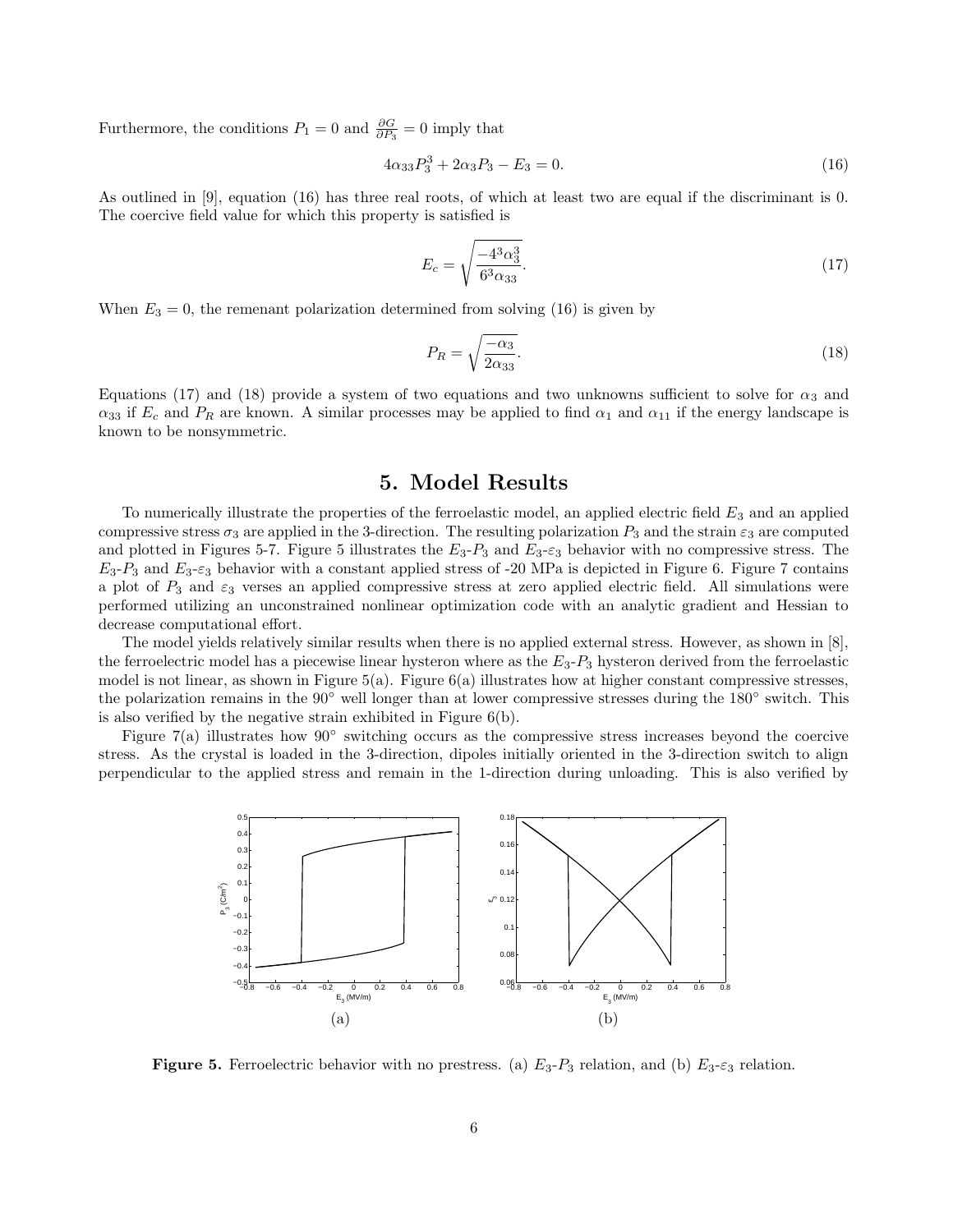

**Figure 6.** Ferroelectric behavior with a prestress of -20 MPa. (a)  $E_3$ -P<sub>3</sub> relation, and (b)  $E_3$ - $\varepsilon_3$  relation.

Figure 7(b) where the crystal has a negative strain after loading. All plots in Figures 5-7 are indicative of single crystal behavior and are similar to the experimental results for PLZT at varying applied stresses that are presented in [3]. Work to identify model parameters that match the experimental data is ongoing.

# 6. Concluding Remarks

The ferroelastic model presented in this paper characterizes the single crystal  $\mathrm{PbTiO}_{3}$  response to an applied electric field and an applied compressive stress. The ferroelastic model is derived using a 2D Landau-Devonshire free energy for the Helmholtz free energy. Minimization of the Gibbs energy is then employed to model the 90° and 180° domain switching that occurs in soft PZT ceramics due to electric and stress inputs. The model is an extension of the ferroelectric model presented in [8] and is based on the phenomenological thermodynamic theory developed in [1] and [5]. Work to describe the bulk behavior of PZT and compare to experimental data is ongoing.

### Acknowledgements

This research was supported by the Air Force Office of Scientific Research under the grant AFOSR-F49620-01- 1-0107.



**Figure 7.** Ferroelastic switching at 0 MV/m. (a)  $\sigma_3$ - $P_3$  behavior, and (b)  $\sigma_3$ - $\varepsilon_3$  behavior.